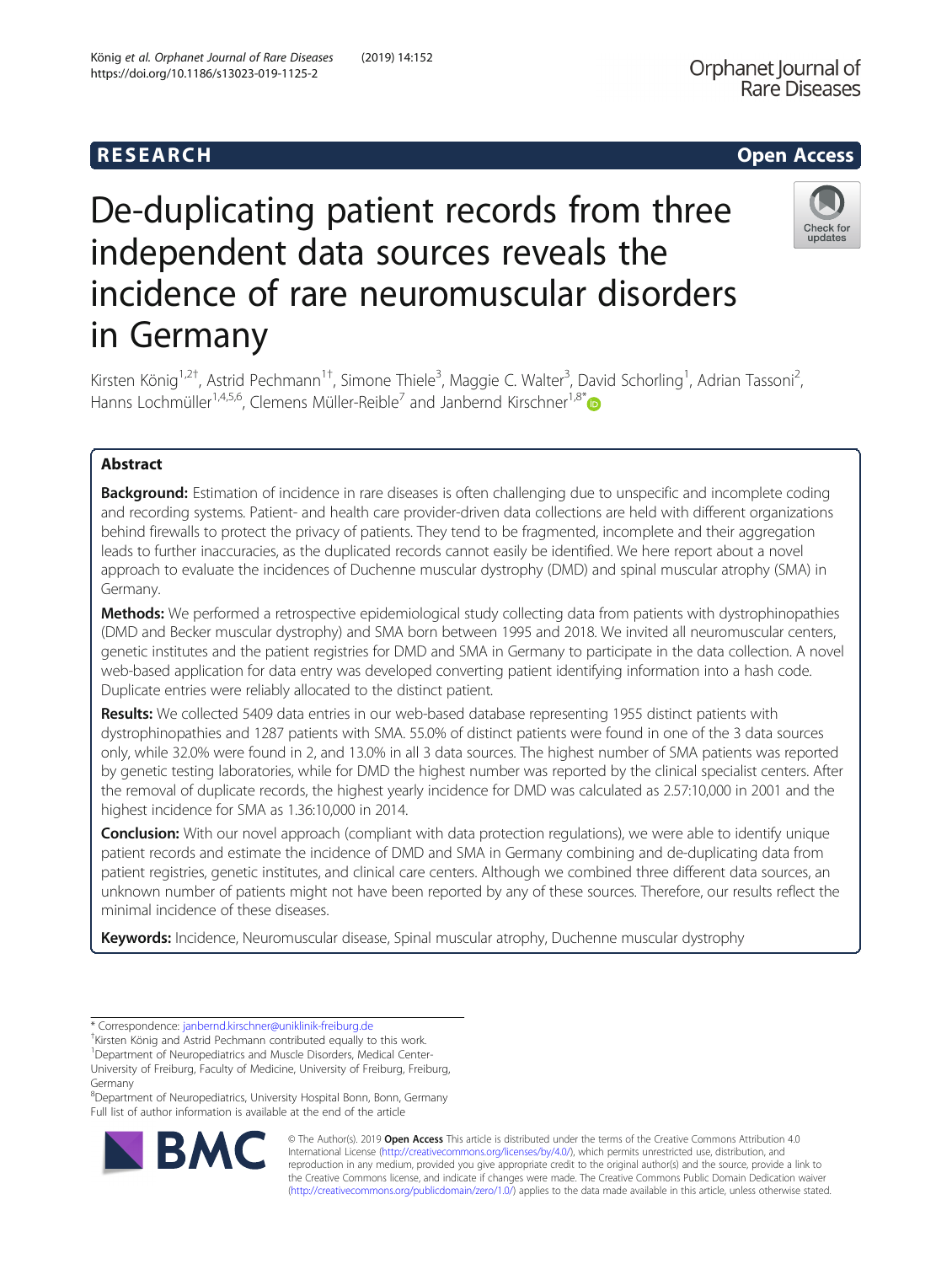# Background

Very few countries such as Denmark capture all patients with rare, neuromuscular disorders in a centralized database through mandatory reporting via the health care system. Therefore, the data of all Danish patients is known and allow for targeted care provision and planning [[1](#page-5-0)]. In contrast, in most other countries, health care is organized by regions or provinces, and data capture for rare disease patients is scattered, fragmented and voluntary. Movement of patients between regions and health care providers, and data capture through different organizations and for different purposes lead to a duplication of records for the same individual, which cannot be easily corrected for if the personal information of the individual is protected in accordance with data protection regulation. Furthermore, the coding systems may not be compatible between the different data sources, potentially compromising the validity of any conclusions drawn from combining datasets even if deduplication can be achieved. The International Rare Disease Research Consortium (IRDiRC) has convened a task force that developed principles and concepts for privacy protecting record linkage (PPRL) for rare diseases [\[2](#page-5-0)], similar to what has been applied in the cancer field (EUPID) [[3](#page-5-0)]. Technically, these systems rely in part on hash codes that allow de-duplication of records while not revealing personal identifiable information (PII) of the individual. So far, they have not been utilized for rare neuromuscular disease on a larger scale.

Assessing the incidence of rare diseases is challenging. Due to unspecific coding systems (e.g. the ICD-10 system), health system data are not suitable to assess the incidence or prevalence of a given rare disease in most countries. Patient registries are often used to estimate patient numbers and to evaluate the care for patients with a given rare disease. However, as registering is voluntary it is clear that patient registries cover only a part of the population and are also associated with a bias towards more active and better cared for patients [\[4\]](#page-5-0). However, without reliable data on incidence or prevalence, it is extremely difficult to evaluate, plan and improve health care for people with rare diseases. Several data sources have been used to estimate the incidence and prevalence of DMD and SMA including patient registries [\[1\]](#page-5-0), reports from neuromuscular centers [[5](#page-5-0)] or reports from genetic institutes [\[6\]](#page-5-0). For Germany, none of these sources provides full coverage and so far, it was not possible to identify to what extent distinct or identical patients are reported by the different sources. To overcome this problem we developed a web-based database with onsite generation of unique hash codes that allow identifying patient duplicates between the different sources.

## Methods

We conducted a retrospective epidemiological study to determine the incidences of DMD and SMA in Germany, respectively. Data was collected from neuromuscular centers, genetic institutes and the German patient registries. Seventy two neuromuscular centers were identified by the Care and Trail Site Registry (CTSR) [\[5](#page-5-0)] and the German patient organization for neuromuscular disorders (Deutsche Gesellschaft für Muskelkranke e.V. (DGM)). Genetic institutes were identified using publically available information as well as expert input and validation using the following sources: the Orphanet database of diagnostic laboratories, the German society of human genetics (Deutsche Gesellschaft für Humangenetik e.V.), and the professional association of German human geneticists (Berufsverband Deutscher Humangenetiker e.V.). Neuromuscular centers and genetic institutes were initially invited by mail to participate in our data collection. Additionally, the German patient registries for DMD or SMA [\(www.dmd-register.de](http://www.dmd-register.de) and [www.sma-register.de\)](http://www.sma-register.de) hosted by the Friedrich-Baur-Institute of the University of Munich provided data of registered patients [\[7,](#page-5-0) [8\]](#page-5-0). Data was collected from May 2017 to August 2018.

For data collection, a password-protected web-based database was developed. The hash code was created from the birth date and patient's initials in the local browser directly after data entry. Therefore, only the hash code and no PII was transferred to the server. The hash code and the entered data was stored on a dedicated server at the University of Cologne. Since the hash code was unique to each patient, it was possible to identify duplicate entries between the different data sources. A hash code by definition cannot be decrypted. To inhibit possible resolving of the hash code to the original data by brute force attacks, a specially secure and slow algorithm was used to create the hash code (Bcrypt, <https://github.com/fpirsch/twin-bcrypt>). The algorithm was based on a Blowfish cipher and implemented in JavaScript. The hash code system was tested in various browsers to verify reliability and collision resistance of the algorithm. To secure data protection, data extracts from the database were limited to aggregated forms with a minimum group size of five. With this approach, patients' consent was not required.

As available information is different between care centers, genetic institutes and patient registries, the requested dataset was slightly adjusted. The web-based application provided a short questionnaire for data entry (for details see additional file [1](#page-5-0)). We asked all data sources to enter data of patients with either dystrophinopathies (including DMD or Becker muscular dystrophy (BMD)) or SMA born between 1995 and 2018. In case of discrepancies between the different data sources regarding the classification of SMA types or differentiation between DMD or BMD, the diagnosis form neuromuscular centers was used for the final classification of the disease type. Patients with discrepant entries form two different neuromuscular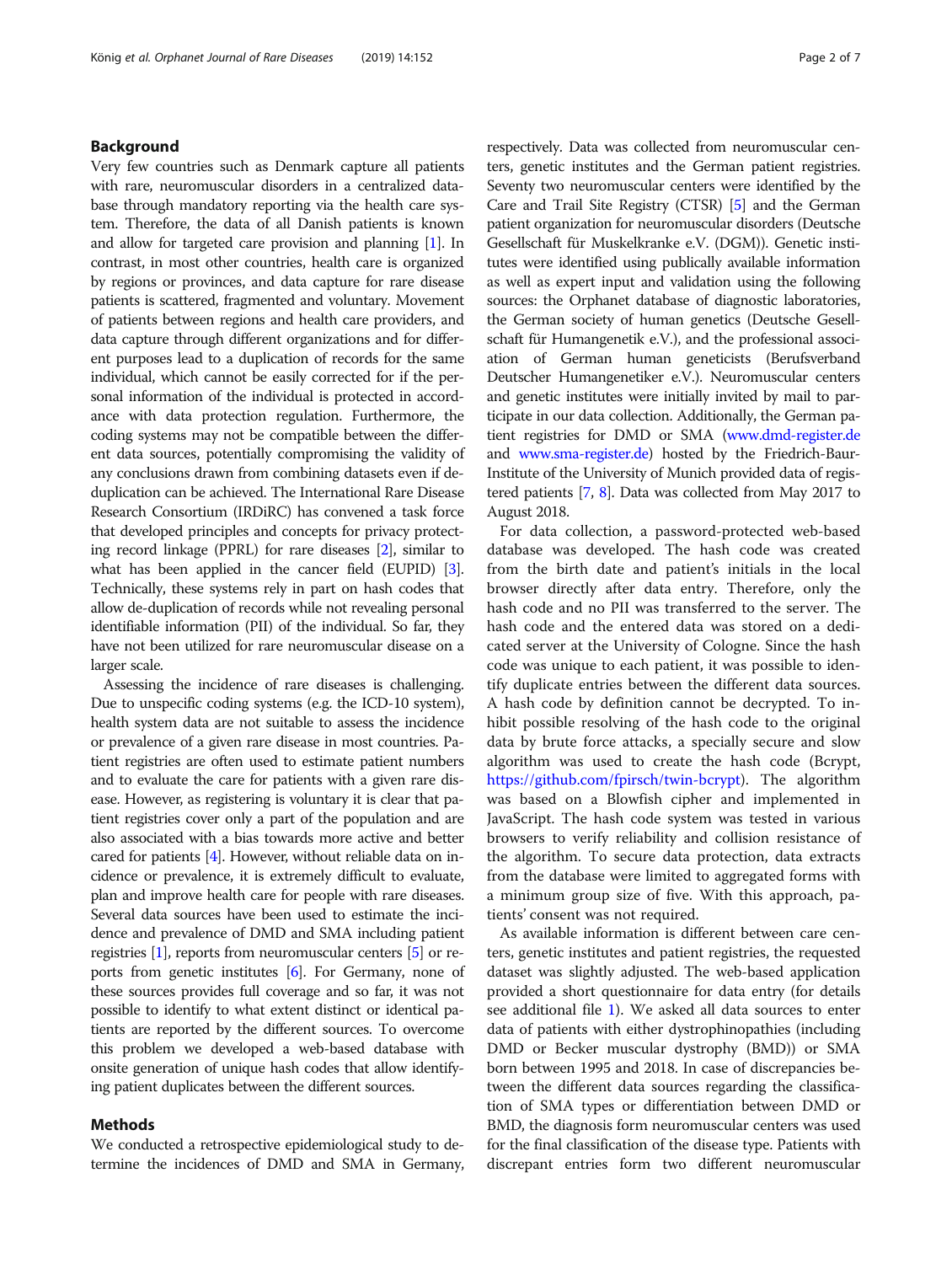centers were not allocated to a subgroup. To calculate incidences, we used data from the German federal statistical office [\(www.destatis.de\)](http://www.destatis.de).

Descriptive data analyses were performed by calculation of absolute frequencies and percentages. Diagrams using ellipses were developed with eulerAPE [[9\]](#page-5-0). The data protection officer and the Ethics committee at the Medical Center – University of Freiburg, approved this project.

# Results

In total, 32 neuromuscular centers and 12 genetic institutes participated in our data collection.

We counted in total 3350 data entries on patients with dystrophinopathies from neuromuscular centers, the patient registry and genetic institutes. Among these, we identified 1955 distinct patients: 985 patients (50.4%) were found in one of the 3 data sources only, while 697 (35.7%) were found in 2 of the data sources. The overlap between all three data sources was about 273 distinct patients (14.0%). Of all patients with dystrophinopathies, 1433 (73.3%) were classified as DMD and 420 (21.5%) as BMD. In 102 patients (5.2%) classification to these subgroups was not possible. We further collected 2059 data entries on patients with SMA representing 1287 distinct patients: 797 patients (61.9%) were found in one of the 3 data sources only, while 341 (26.5%) were found in 2 and 149 (11.6%) in all 3 data sources. Data on subtypes of SMA was collected only from neuromuscular centers and the

patient registry (in total 758 patients). Of these, 273 patients (36.0%) were classified as SMA type 1, 296 (39.1%) as SMA type 2 and 155 (20.4%) as SMA type 3. In 34 patients of these patients (4.5%), classification to a subtype of SMA was not possible. Further, 529 patients (41.1%) were only reported by a genetic institute without information on the subtype of SMA. Of these patients, 320 (60.5%) patients were genetically diagnosed within the first 6 months of life, 107 patients (22.2%) between the age of 6 and 18 months, and 98 patients (18.5%) after the age of 18 months. Highlighting the subgroup of SMA patients entered by a genetic institute and a neuromuscular center, 94.6% of patients diagnosed within the first 6 months of life were clinically classified as SMA type 1 by the neuromuscular center. The respective data is provided in the additional file [2.](#page-5-0) Data for patients with dystrophinopathies and SMA is summarized in Figs. 1 and [2.](#page-3-0)

With our approach, the highest incidence for DMD was 2.57:10,000 in 2001. In SMA, the highest incidence was 1.36:10,000 in 2014. A table with all incidences for DMD and SMA based on the updated natality rate in Germany is provided in the additional file [3.](#page-5-0)

We observed that in patients with DMD born before 2000, the majority of patients were identified by neuromuscular centers. In contrast, genetic institutes reported most of the patients with SMA especially in those born before 2012. The proportion of patients entered by the patient registry was higher in DMD than in SMA but remained underrepresented (see Fig. [3\)](#page-3-0).

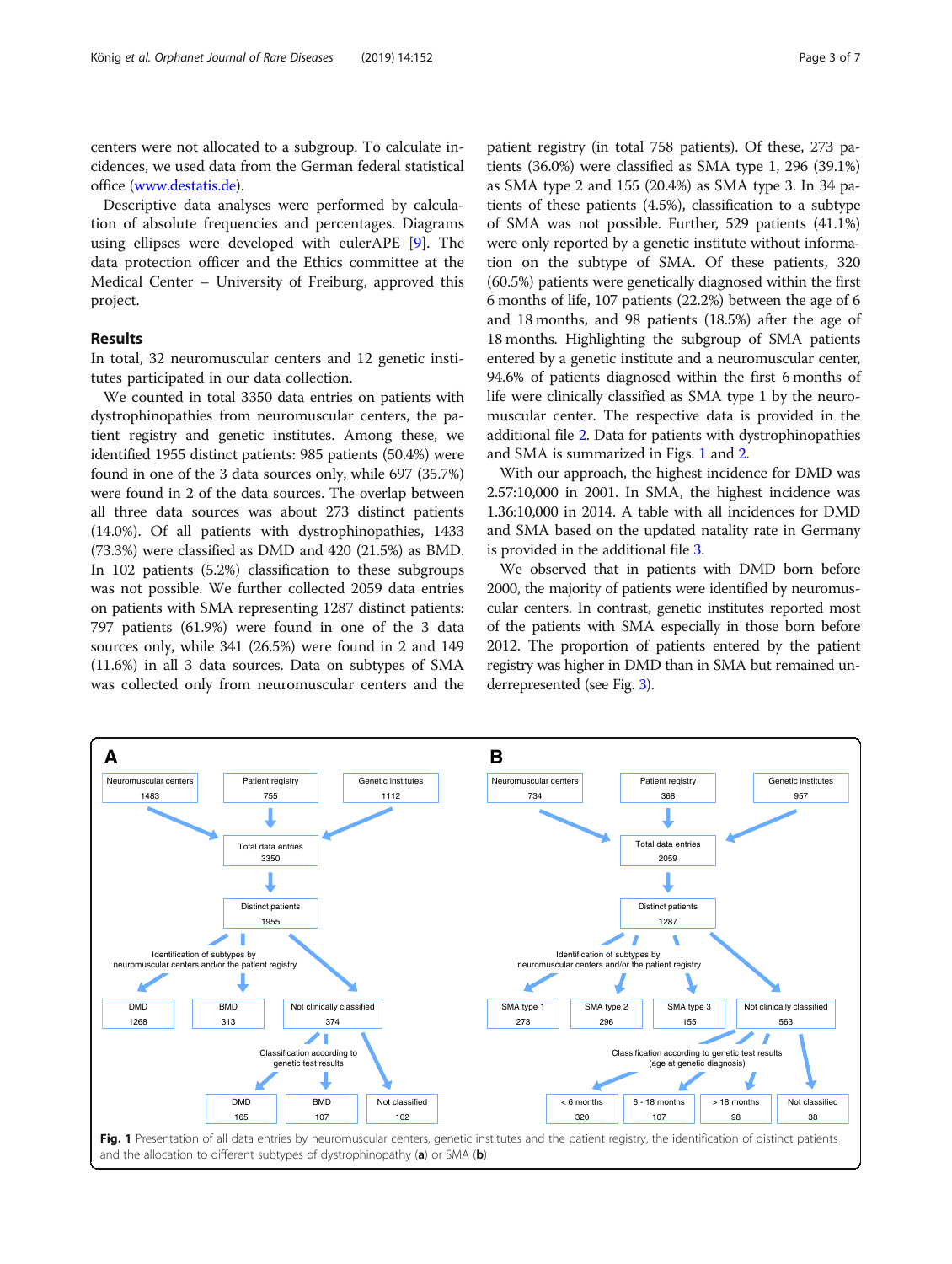<span id="page-3-0"></span>

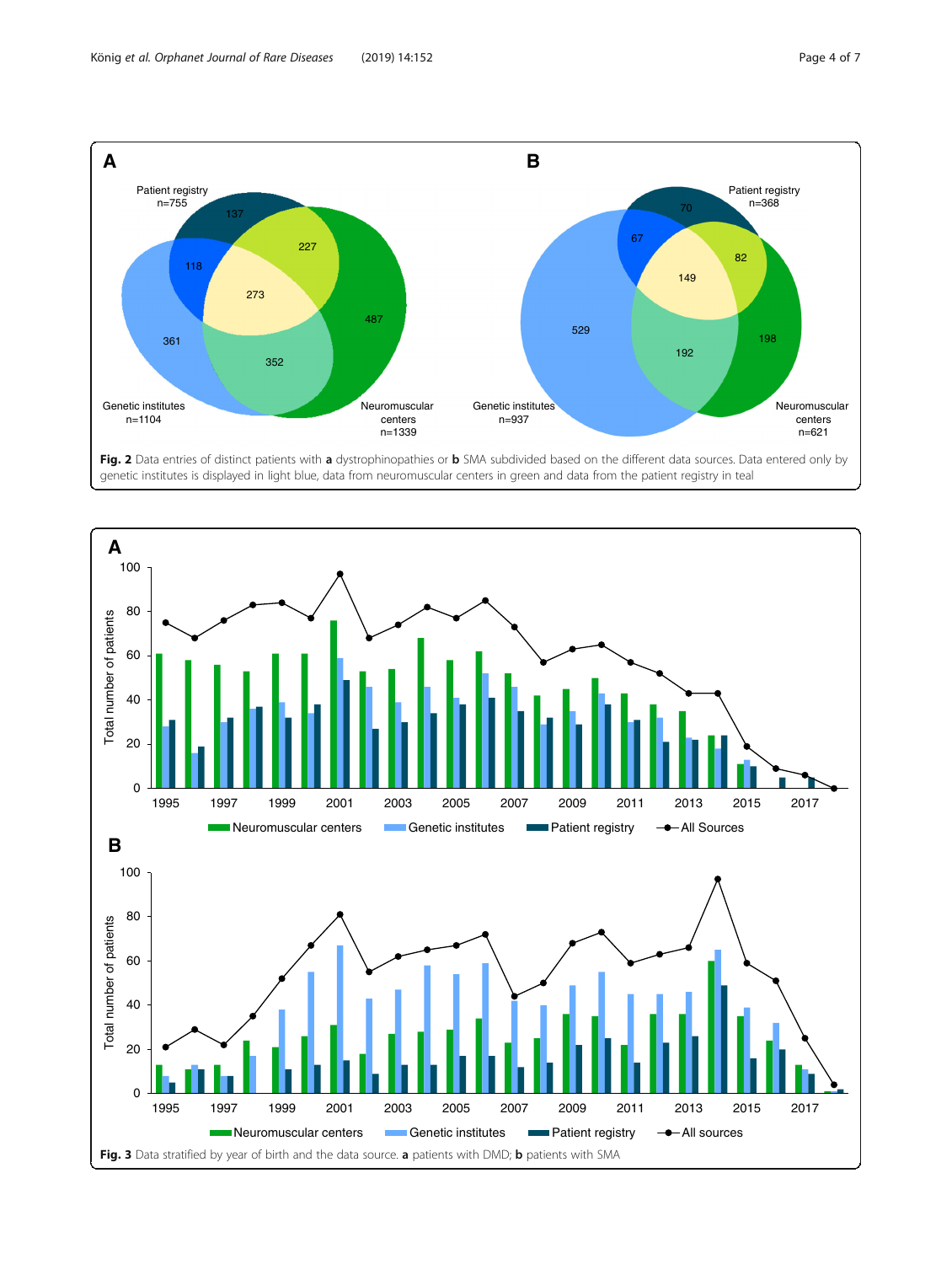Data on the regional distribution of patients with dystrophinopathies or SMA is provided in the additional file [4](#page-5-0).

# Discussion

With the aim to better understand the coverage and overlap between different data sources and to provide estimates for the incidences of DMD and SMA, respectively, we developed a novel web-based hash-coding database to collect data from neuromuscular centers, genetic institutes and the respective patient registries in Germany.

Many previous studies either referred to genetic or clinical diagnosis [\[10](#page-5-0), [11](#page-5-0)] and did not combine different sources of information. In our cohort, a relevant number of patients was only identified by one of the data sources. For example, 24.9% of patients with dystrophinopathies were only reported by a neuromuscular center and, 41.1% of SMA patients were only identified by a genetic institute. Thus, our data confirm that none of the three data sources has sufficient coverage to provide reliable incidence estimates by itself. Further, previous studies discussed an unknown overlap between different sources not being able to identify distinct patients in case of duplicate entries  $[6]$  $[6]$ . With our approach, PII was converted into a hash code when entering the data allowing us to collect data without patients' informed consent but still fulfilling the guidelines of General Data Protection Regulation (GDPR). The hash code reliably allocated duplicate entries to the distinct patients and thus, prevented an overestimation of incidences. Although we combined three different data sources, an unknown number of patients might not have been reported by any of these sources. Therefore, our results reflect the minimal incidence of these diseases.

Only neuromuscular centers and the patient registry provided data on the clinical classification of SMA types. In our cohort, 36.0% of SMA patients were clinically diagnosed as SMA type 1. The high percentage of SMA patients only reported by genetic institutes compared to patients with dystrophinopathies (see Fig. [2](#page-3-0)) may be due to the high early mortality of the disease. Especially, many patients with SMA type 1 have died within the first years of life and are therefore not reported by the patient registry or the neuromuscular centers. Most of the patients only reported by a genetic institute were genetically diagnosed within the first 6 months of life corresponding most likely to the clinical course of SMA type 1. Thus, it is conceivable, that the actual percentage of SMA type 1 in our cohort might probably be higher.

In both diseases, only a small percentage of patients were reported by the patient registry. Patient registries play an important role in neuromuscular diseases, particularly for the recruitment and planning of clinical trials. Furthermore, data from patient registries enable studies on disease epidemiology, natural history, functional outcomes or real world evaluation of drug efficacy and post-marketing drug surveillance and thus to im-prove care of these patients [\[12,](#page-5-0) [13\]](#page-5-0). Additionally, patient registries make data on novel treatment options, current clinical trials and research results available to participating patients and families [\[12](#page-5-0)]. We observed that only 38.6% of patients with DMD and 28.7% of patients with SMA participated in the respective patient registry. Patients who are regularly followed by a neuromuscular center are supposed to be better informed and accordingly more likely to participate in a patient registry. In our cohort, about two-thirds of patients participating in the patient registry were regularly under care in a neuromuscular center (66.2% in DMD and 62.8% in SMA). Nevertheless, information about patient registries provided by treating physicians does not seem to be sufficient to achieve a better participation of patients.

Our results show differences in the regional distribution of patients with dystrophinopathies and SMA per number of inhabitants. On the one hand, an underreporting in certain regions might cause these differences possibly due to poorer access to specialized neuromuscular centers. On the other hand, a different distribution of age groups in the population might have an influence on our results as we only collected data from patients born after 1995.

The main limitation of our approach evaluating the incidences of DMD and SMA in Germany was restricted data due to GDPR. Without patients' informed consent, we were not allowed to collect any PII such as the exact date of genetic diagnosis or the birth date. Data extracts from the database were limited to aggregated forms with a minimum group size of five so that we might have missed data entries within our subgroup data analyses. We were not able to evaluate the prevalence of DMD and SMA not having exact data on the vital status of patients in our cohort. Life expectancy in these diseases is changing due to innovative treatments and technical advancements [[14,](#page-6-0) [15](#page-6-0)]. Therefore, it is not possible to estimate life expectancy in these patients for a reliable calculation of prevalence.

However, using two rare, neuromuscular disorders, our study provides proof-of-principle that a combination of records from multiple data sources and deduplication of records in a large, federated health care environment is feasible, while protecting privacy in line with regulations. The technological solutions used might be part of broader, more sustainable efforts to establish privacy-protecting record linkage for rare diseases as envisaged by IRDiRC [[16\]](#page-6-0) and piloted by RD-Connect [\[17](#page-6-0)].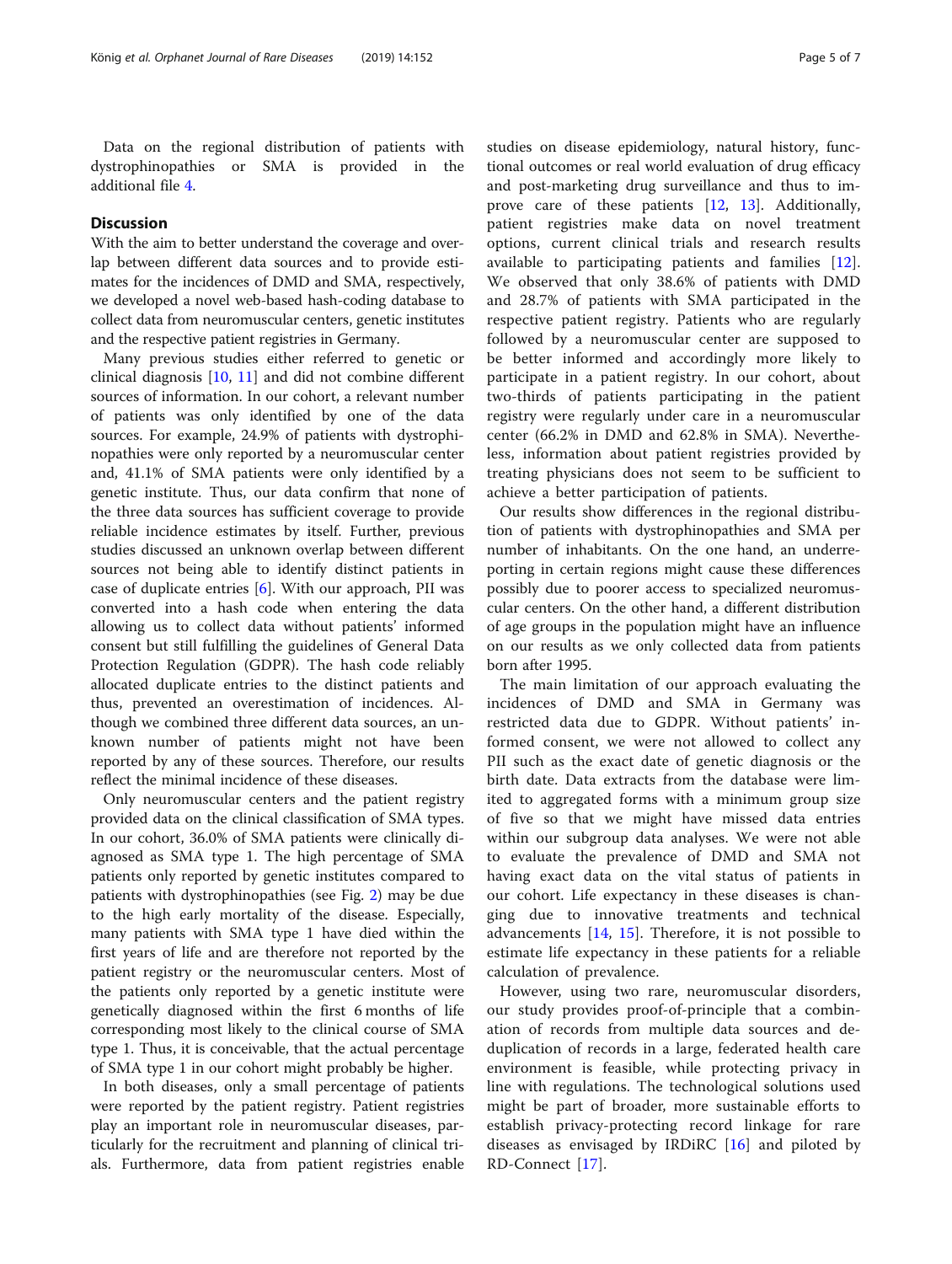# <span id="page-5-0"></span>Conclusion

With our novel approach, we could evaluate the coverage and overlap of different and scattered data sources, and provide more reliable estimates of the minimal incidences of DMD and SMA in Germany. These findings will be important for planning further research and care for patients with neuromuscular diseases in Germany.

# Additional files

[Additional file 1:](https://doi.org/10.1186/s13023-019-1125-2) Data provided by the different data sources. Table showing the differences between datasets requested from neuromuscular centers, genetic institutes and patient registries. (PDF 61 kb)

[Additional file 2:](https://doi.org/10.1186/s13023-019-1125-2) Comparison of data regarding age at genetic diagnosis and SMA type. Table with data of patients entered by a genetic institute and a neuromuscular center comparing age at genetic diagnosis and clinical classification of SMA type. (PDF 10 kb)

[Additional file 3:](https://doi.org/10.1186/s13023-019-1125-2) Incidences based on the updated natality rate in Germany for DMD and SMA. Table showing all incidences for DMD and SMA based on the updated natality rate in Germany. (PDF 100 kb)

[Additional file 4:](https://doi.org/10.1186/s13023-019-1125-2) Distinct patients per 100,000 inhabitants allocated to the first digit of the postal code with dystrophinopathies or SMA. Map of Germany presenting data on the regional distribution of patients with dystrophinopathies or SMA. (PDF 240 kb)

#### Abbreviations

BMD: Becker muscular dystrophy; CTSR: Care and Trail Site Registry; DGM: Deutsche gesellschaft für muskelkranke; DMD: Duchenne muscular dystrophy; EUPID: European Unified Patient Identity Management; GDPR: General Data Protection Regulation; IRDiRC: International Rare Disease Research Consortium; PII: Personal identifiable information; PPRL: Privacy protecting record linkage; SMA: Spinal muscular atrophy

#### Acknowledgements

The authors would like to acknowledge the Clinical Trials Centre Cologne for hosting the server to store the hash code and entered data. The authors would further thank all participating neuromuscular centers and genetic institutes.

#### Authors' contributions

All authors have made substantial contributions to conception and design of the study; AP wrote the first draft of the manuscript. All authors have been involved in revising the manuscript critically for important intellectual content and they have given final approval of the version to be published. All authors have participated sufficiently in the work to take public responsibility for appropriate portions of the content and agreed to be accountable for all aspects of the work in ensuring that questions related to the accuracy or integrity of any part of the work are appropriately investigated and resolved. All authors read and approved the final manuscript.

#### Funding

Biogen, PTC, Roche and Santhera provided financial support for this study.

### Availability of data and materials

All data generated or analysed during this study are included in this published article [and its supplementary information files].

#### Ethics approval and consent to participate

Of the central ethics committee has been obtained (Ethics Committee of the University of Freiburg, Germany (EK 546/15)).

#### Consent for publication

Not applicable.

#### Competing interests

JK received research funding and/or compensation for presentations and consultancy from Avexis, Biogen, Ionis Pharmaceuticals, Novartis, and Roche. HL received research funding and/or compensation for presentations and consultancy from AMO Pharma, Biogen, Desitin, Roche, Santhera, Sarepta, Satellos, Ultragenyx. AP received compensations for presentations and training activities from Biogen. DS participated in workshops sponsored by Biogen. MCW received research funding and/or compensation for presentations and consultancy from Avexis, Biogen, Grünenthal, Novartis, PTC, Roche, Santhera, and Sarepta.

#### Author details

<sup>1</sup>Department of Neuropediatrics and Muscle Disorders, Medical Center-University of Freiburg, Faculty of Medicine, University of Freiburg, Freiburg, Germany. <sup>2</sup>Clinical Trials Unit, Medical Center - University of Freiburg, Faculty of Medicine, University of Freiburg, Freiburg, Germany. <sup>3</sup>Department of Neurology, Friedrich-Baur-Institute, Ludwig-Maximilians-University of Munich, Munich, Germany. <sup>4</sup>Centro Nacional de Análisis Genómico (CNAG-CRG) Center for Genomic Regulation, Barcelona Institute of Science and Technology (BIST), Barcelona, Catalonia, Spain. <sup>5</sup>Children's Hospital of Eastern Ontario Research Institute, University of Ottawa, Ottawa, Canada. <sup>6</sup>Division of Neurology, Department of Medicine, The Ottawa Hospital, Ottawa, Canada. 7 Institute of Human Genetics, University of Würzburg, Würzburg, Germany. 8 Department of Neuropediatrics, University Hospital Bonn, Bonn, Germany.

#### Received: 13 March 2019 Accepted: 11 June 2019 Published online: 24 June 2019

#### References

- 1. Bladen CL, Rafferty K, Straub V, Monges S, Moresco A, Dawkins H, et al. The TREAT-NMD Duchenne muscular dystrophy registries: conception, design, and utilization by industry and academia. Hum Mutat. 2013;34:1449–57. <https://doi.org/10.1002/humu.22390>.
- 2. Baker D, Knoppers BM, Phillips M, van Enckevort D, Kaufmann P, Lochmuller H, Taruscio D. Privacy-preserving linkage of genomic and clinical data sets. IEEE/ACM Trans Comput Biol Bioinform. 2018. [https://doi.org/10.1109/TCBB.2018.2855125.](https://doi.org/10.1109/TCBB.2018.2855125)
- 3. Ebner H, Hayn D, Falgenhauer M, Nitzlnader M, Schleiermacher G, Haupt R, et al. Piloting the European unified patient identity management (EUPID) concept to facilitate secondary use of neuroblastoma data from Clinical Trials and Biobanking. Stud Health Technol Inform. 2016;223:31–8.
- 4. Thompson R, Robertson A, Lochmüller H. Natural history, trial readiness and gene discovery: advances in patient registries for neuromuscular disease. Adv Exp Med Biol. 2017;1031:97–124. [https://doi.org/10.1007/978-3-319-67144-4\\_5.](https://doi.org/10.1007/978-3-319-67144-4_5)
- 5. Rodger S, Lochmüller H, Tassoni A, Gramsch K, König K, Bushby K, et al. The TREAT-NMD care and trial site registry: an online registry to facilitate clinical research for neuromuscular diseases. Orphanet J Rare Dis. 2013;8:171. <https://doi.org/10.1186/1750-1172-8-171>.
- 6. Verhaart IEC, Robertson A, Leary R, McMacken G, König K, Kirschner J, et al. A multisource approach to determine SMA incidence and research ready population. J Neurol. 2017;264:1465–73. <https://doi.org/10.1007/s00415-017-8549-1>.
- 7. Klug C, Schreiber-Katz O, Thiele S, Schorling E, Zowe J, Reilich P, et al. Disease burden of spinal muscular atrophy in Germany. Orphanet J Rare Dis. 2016;11:58. <https://doi.org/10.1186/s13023-016-0424-0>.
- 8. Walter MC, Reilich P. Recent developments in Duchenne muscular dystrophy: facts and numbers. J Cachexia Sarcopenia Muscle. 2017;8:681–5. <https://doi.org/10.1002/jcsm.12245>.
- 9. Micallef L, Rodgers P. eulerAPE: drawing area-proportional 3-Venn diagrams using ellipses. PLoS One. 2014;9:e101717. [https://doi.org/10.1371/journal.](https://doi.org/10.1371/journal.pone.0101717) [pone.0101717.](https://doi.org/10.1371/journal.pone.0101717)
- 10. Verhaart IEC, Robertson A, Wilson IJ, Aartsma-Rus A, Cameron S, Jones CC, et al. Prevalence, incidence and carrier frequency of 5q-linked spinal muscular atrophy - a literature review. Orphanet J Rare Dis. 2017;12:124. <https://doi.org/10.1186/s13023-017-0671-8>.
- 11. Mah JK, Korngut L, Dykeman J, Day L, Pringsheim T, Jette N. A systematic review and meta-analysis on the epidemiology of Duchenne and Becker muscular dystrophy. Neuromuscul Disord. 2014;24:482–91. [https://doi.org/](https://doi.org/10.1016/j.nmd.2014.03.008) [10.1016/j.nmd.2014.03.008](https://doi.org/10.1016/j.nmd.2014.03.008).
- 12. Ambrosini A, Calabrese D, Avato FM, Catania F, Cavaletti G, Pera MC, et al. The Italian neuromuscular registry: a coordinated platform where patient organizations and clinicians collaborate for data collection and multiple usage. Orphanet J Rare Dis. 2018;13:176. [https://doi.org/10.1186/s13023-018-0918-z.](https://doi.org/10.1186/s13023-018-0918-z)
- 13. Wei Y, McCormick A, MacKenzie A, O'Ferrall E, Venance S, Mah JK, et al. The Canadian neuromuscular disease registry: connecting patients to national